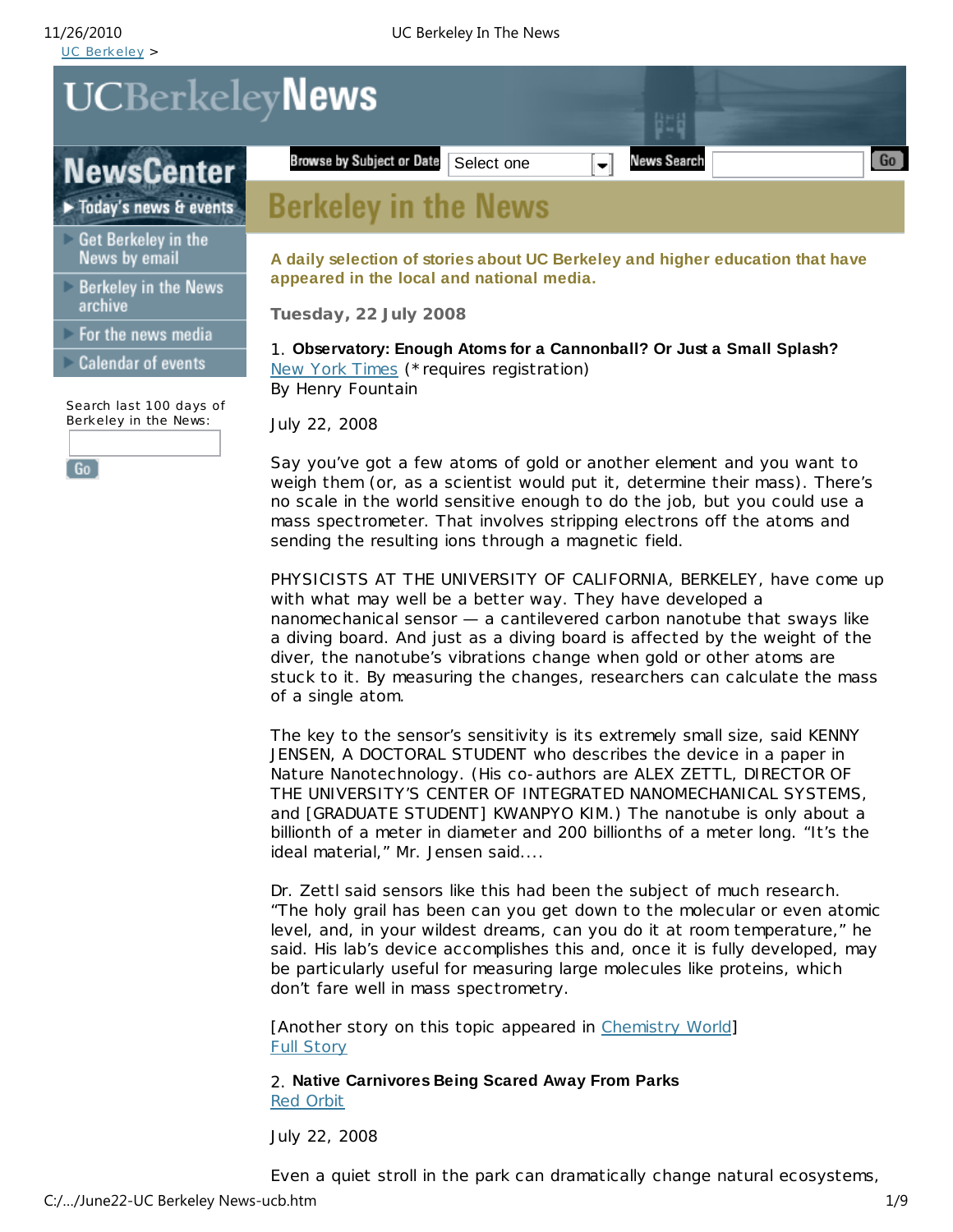according to a new study by CONSERVATION BIOLOGISTS FROM THE UNIVERSITY OF CALIFORNIA, BERKELEY. These findings could have important implications for land management policies.

The study compared parks in the San Francisco Bay Area that allow only quiet recreation such as hiking or dog walking with nearby nature reserves that allow no public access. Evidence of some native carnivore populations - coyote and bobcat - was more than five times lower in parks that allow public access than in neighboring reserves where humans don't tread, the researchers report....

"Carnivores are sensitive indicators of human disturbance," said SARAH REED, POSTDOCTORAL SCHOLAR IN UC BERKELEY'S DEPARTMENT OF ENVIRONMENTAL SCIENCE, POLICY AND MANAGEMENT and the study's lead author. "Their presence or absence can be a good, early clue to how the ecosystem is doing."...

ADINA MERENLENDER, COOPERATIVE EXTENSION SPECIALIST IN THE DEPARTMENT OF ENVIRONMENTAL SCIENCE, POLICY AND MANAGEMENT and senior author on the study, said the findings "are probably the most surprising results that have come out of my lab to date."... Full Story

### 3. **Where Research and Tourism Collide**

New York Times (\*requires registration) By Michelle Nijhuis

July 22, 2008

Gothic , Colo. — When Michael Soulé researched butterflies in this mountain valley in the early 1960s, the nearby town of Crested Butte was little more than a busted coal-mining settlement. "You couldn't even buy a mug or a T-shirt," said Dr. Soulé, now a conservation biologist.

Crested Butte, reborn as a skiing and mountain-biking mecca, today has rows of boutique shops and easy mountain access. At the Rocky Mountain Biological Laboratory, where Dr. Soulé and generations of other researchers have studied remote alpine habitats, growth is changing both the landscape and the data they collect. The lab, like many other long-running ecological research sites, is trying to decide whether to study such changes or fight them....

Laboratory researchers, for the most part, are loath to become students of disturbance. "We could document the destruction of this valley, but for scientists, that's kind of a trivial, boring problem," said JOHN HARTE OF THE UNIVERSITY OF CALIFORNIA, BERKELEY, who has studied the ecological effects of warming temperatures near the laboratory for the past 18 years. "What's good science is to be able to study the behavior of plants and animals, and their interactions with the climate and everything else, over a long period of time."...

Full Story

### 4. **Students invent affordable water heater**

KGO TV By Terry McSweeney

July 22, 2008

A group of UC BERKELEY STUDENTS will be competing in a national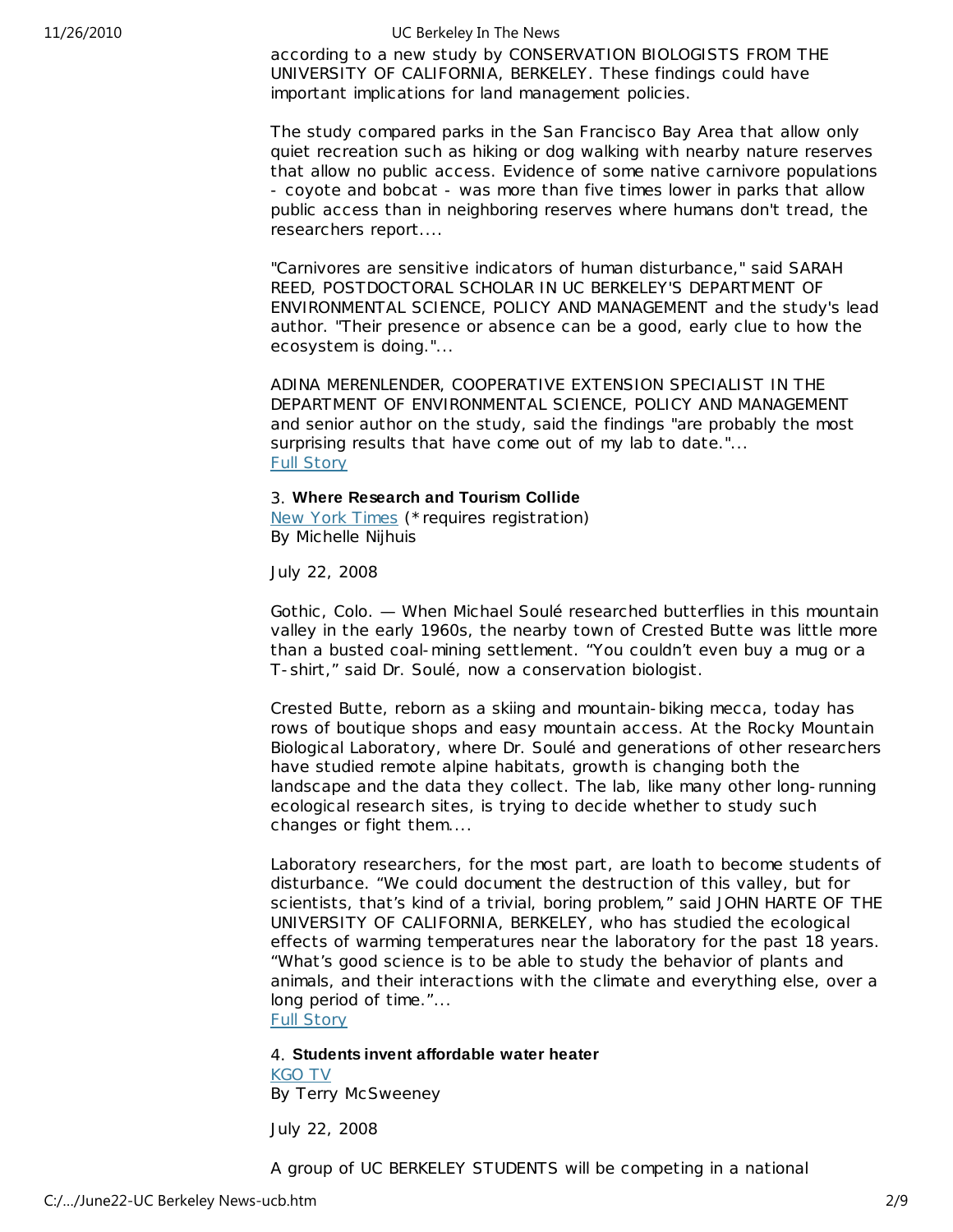inventor's competition this fall with their ultra-affordable solar water heater - even if they lose, they may have already won. Their invention may end up improving the lives of millions of people all over the third world.

A mechanical engineering dream team came up with this third world wonder - in response from a challenge from their PROFESSOR; ASHOK GADGIL said build an advanced, affordable solar water heater.

"We need a design that's appropriate for their climate and their economic conditions and the amount of hot water they use, which is much less than the amount of hot water we use," said Gadgil....

"A lot of people who were interested in this product were interested primarily in the fact that it helped the environment," said ADAM LANGTON, GOLDMAN SCHOOL OF PUBLIC POLICY....

"How are we going to retain that heat overnight given the variability of the weather of the rainy season versus the dry season," said SARA BEAINI, PH.D. STUDENT, ENGINEERING.

The students have also located groups interested in mass producing the water heaters locally, meaning much needed jobs. Who knows where this might be headed.

"We might migrate to other countries and open up - so it's very interesting," said Merwan BENHABIB, PH.D. STUDENT, ENGINEERING....

"Working with so many different people we've been able to be exposed to so many things, that we otherwise would not have been able to be exposed to like if we were in other settings," said KENNETH ARMIJO, PH.D. STUDENT, ENGINEERING....

[Link to video] Full Story

# 5. **Member Exchange: NASA center in Ohio eyes moon**

Columbus Dispatch By Kevin Mayhood, The Columbus Dispatch

July 22, 2008

Before NASA astronauts rocket to Mars, they're supposed to return to the moon in a sweet new ride to test-drive everything from high-tech maps and buggies to new spacesuits and next-generation power sources.

"We're going to use the moon as a proving ground to go on to Mars and other destinations," said Stephen N. Simons, associate direc tor of Lunar Systems at NASA Glenn Research Center, which is working on a host of projects with scientists from universities in Ohio and across the country....

Rongxing Li, who runs the Mapping and GIS Lab at Ohio State University and is plotting the routes the twin Mars rovers travel, will integrate the pictures and topography to create 3-D maps that NASA will use to choose landing and exploration sites.

Li also is working with a team from Glenn, Massachusetts Institute of Technology and the UNIVERSITY OF CALIFORNIA AT BERKELEY on developing positioning and mapping technology to help astronauts avoid getting disoriented....

Full Story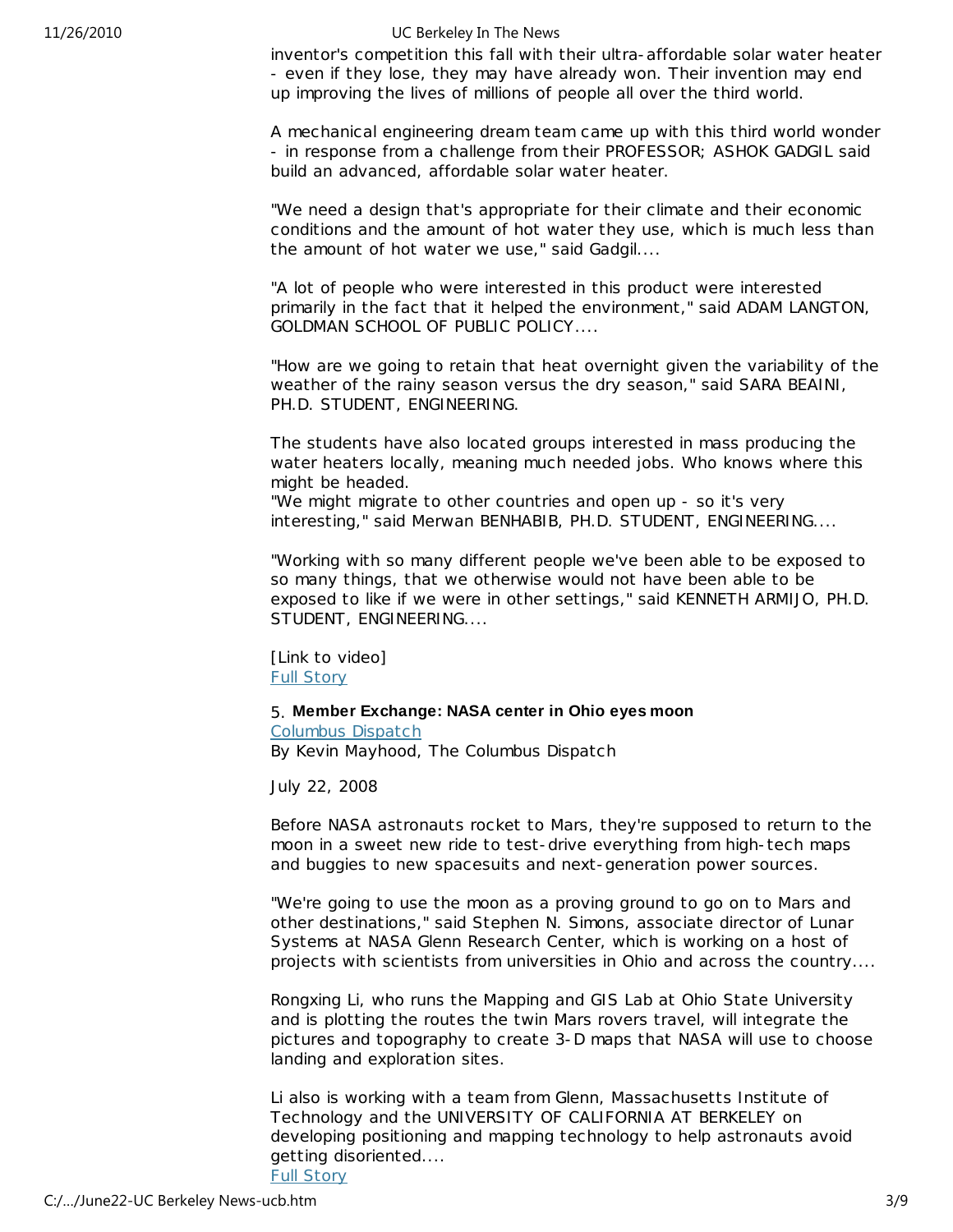# 6. **Holy man, secular plan: clean up the River Ganges**

**Veer Bhadra Mishra, a Hindu priest and former professor of hydraulics, has gained government approval for a pilot program.** Christian Science Monitor

By Mian Ridge, Correspondent of The Christian Science Monitor

July 22, 2008

Varanasi, India - Most mornings, as the sun steals over the Ganges, Veer Bhadra Mishra takes a dip in India's holiest river....

Mr. Mishra has used both in a 20-year river cleanup campaign now coming to fruition. With his spiritual clout in a country that's more than 80 percent Hindu and his scientific expertise, Mishra has won government approval for a pilot sewage-treatment program....

More than a decade ago, with SCIENTISTS FROM THE UNIVERSITY OF CALIFORNIA IN BERKELEY, Mishra developed what many environmental experts attest is a cheap, sustainable system for diverting the city's sewage away from the river, and cleaning it....

India's government, however, has been aware of the problem for some time. Twenty years ago, it launched the Ganga Action Plan (GAP), a multimillion-dollar scheme intended to clean up the river by means of wastewater treatment plants....

Most seriously, the GAP system is designed to remove solid waste but not microorganisms. Mishra's scheme is different. His adaptation of an "advanced integrated wastewater pond system" (AIWPS) developed by PROF. WILLIAM OSWALD AT BERKELEY and in operation in parts of California, is, experts say, suitable for a tropical climate like India's....

An independent assessment found the plan was cheaper and more effective than the existing scheme. He hopes that his pilot project may one day become a model for other Indian towns and cities. But his inspiration remains the Ganges....

Full Story

# 7. **STM spectroscopy of graphene flakes yields new surprises**  Small Times

July 22, 2008

Scientists at the U.S. Department of Energy's Lawrence Berkeley National Laboratory and the UNIVERSITY OF CALIFORNIA AT BERKELEY have performed the first scanning tunneling spectroscopy of graphene flakes equipped with a "gate" electrode. The result is the latest in a series of surprising insights into the electronic behavior of this unique, twodimensional crystal form of carbon: an unexpected gap-like feature in the energy spec trum of electrons tunneling into graphene's single layer of atoms.

MICHAEL CROMMIE, a faculty scientist in Berkeley Lab's Materials Sciences Division and a PROFESSOR IN THE DEPARTMENT OF PHYSICS AT UC BERKELEY, explains that this peculiar feature of the electronic structure of graphene arises from the interaction of the tunneling electrons with phonons, the quantized vibrations of the 2-D graphene crystal, and may lead to novel applications for future graphene nanodevices. team led by YUANBO ZHANG, A POSTDOCTORAL FELLOW in Crommie's research group,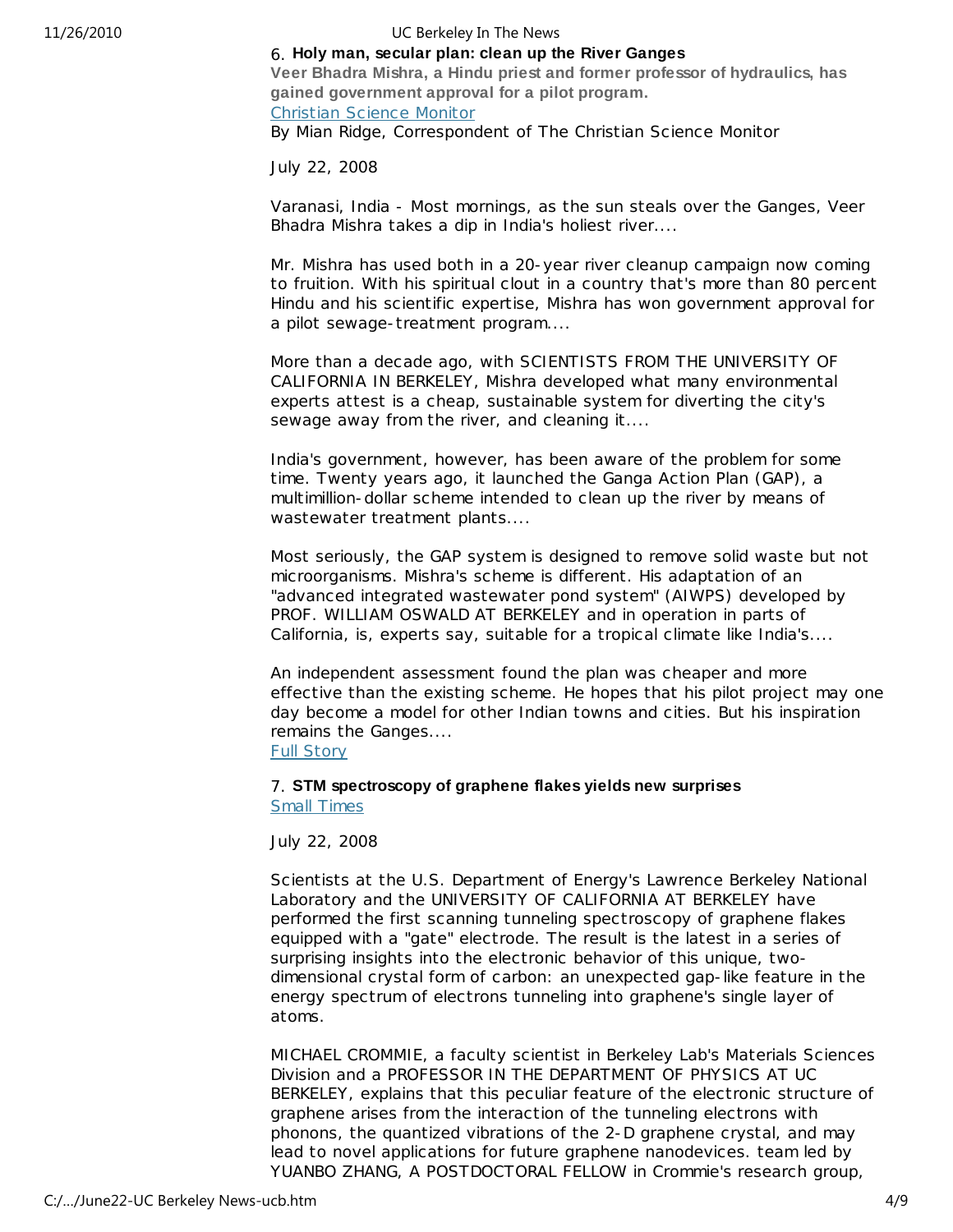discovered graphene's mysterious energy gap; the research appears in advanced online publication on the Nature Physics website.

..."Graphene's interesting electronic effects opens a new realm of basic science. It's an entirely new material, with new physics that could lead to new practical devices and applications. In that respect it's as promising as carbon nanotubes -- but graphene's planar geometry is potentially even more versatile." ...

Full Story

# 8. **Voyages Through the Heliosphere**

Nature Online

July 3, 2008

[This story about the Voyager Mission's explorations of space includes interviews with RESEARCHERS JANET LUHMANN and LINGHUA LANG OF UC BERKELEY'S SPACE SCIENCES LABORATORY. Link to video] Full Story

# 9. **Maxi-Joker 2 Camcopter**

Engineering TV

June 25, 2008

BERKELEY AEROBOT TEAM's Ursa Electra UAV series is, as the name implies, based on an electrically powered radio-control helicopter, Maxi-Joker. It was originally designed to serve as the vehicle platform for a DARPA Perchn-Move project. The helicopter is capable of fully autonomous takeoff and landing without any external support, unlike its gas-powered siblings need for engine start. To facilitate the autonomous flight, each UAV is equipped with small-size strapdown inertial navigation system, high-accuracy DGPS, flight computer based on industrial PC-104, and several other sensors for the specific needs to support various research programs. Laser range finders, firewire cameras, ultrasonic sensor arrays are such examples. Ursa Electra helicopters are powered by extremely high capacity Lithium-Polymer batteries, which provides the enormous amount of elec tric charge to enable the vehicle to fly around 20 minutes, which is longer than the flight time of similar sized craft with fuel tanks of standard capacity. The vehicle's operation is quiet, clean, and requires much lower maintenance. All it takes to start is just a flick of a switch on the transmitter and the vehicle is in the air.

[This story features an interview with RESEARCHER TRAVIS PYNN OF THE BERKELEY AEROBOT TEAM. Link to video. Another interview with Pynn appeared on Engineering TV] Full Story

## 10. **What Does Silence Really Sound Like?**

AlterNet By Marisa Taylor, Ode Marisa Taylor is a freelance journalist who lives in San Francisco.

July 22, 2008

The sky is bright and cloudless: another perfect day in the San Francisco Bay Area. But I'm about to spend part of it inside a windowless, soundless room called an anechoic chamber in an attempt to experience what silence is really like -- and to find out whether it even exists at all....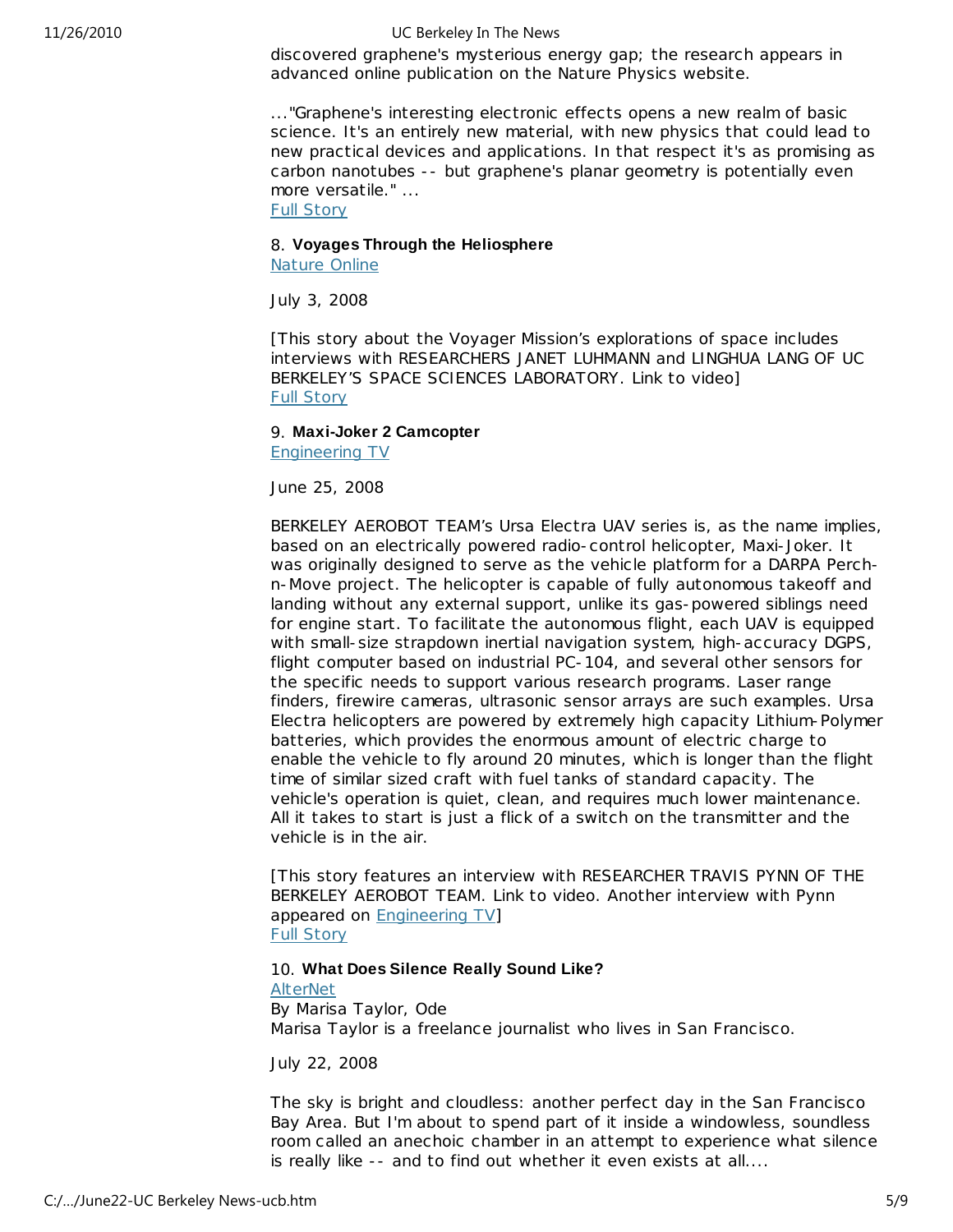I've heard from others who've spent time in anechoic chambers that it's creepy. It can make you kind of crazy.

So it's with a sense of apprehension as well as excitement that I journey across the Bay Bridge from San Francisco to visit the laboratory of retired UNIVERSITY OF CALIFORNIA, BERKELEY PSYCHOLOGY PROFESSOR ERVIN HAFTER to see the anechoic chamber his team uses for research.

...Since 1966, Hafter has studied auditory perception, spatial hearing and the effects of reverberant environments on users of hearing aids and cochlear implants. The anechoic chamber, along with a highly complicated set-up of computer programs and speakers, is required to test human subjects in his laboratory.

"There is no such thing as zero when it comes to sound," he explains as he leads me to the chamber. While zero decibels is technically demarcated as the threshold for the human ability to hear sound, some people can decipher sounds in the negative decibel range. The lack of echo in the anechoic chamber won't change that. The shaggy-haired RESEARCH ASSISTANT, SWAPAN GANDHI, a musician, tells me he likes being in the chamber because "you hear things that you don't normally pay attention to," like the sound of your own pulse.... Full Story

# 11. **Day to Day: Fighting Wildfires: Who Should Pay?** NPR

by Amy Standen

July 21, 2008

California is in the midst of a long, hot summer of wildfires. Nationally, costs to fight wildfires now take nearly half of the U.S. Forest Service budget. That's up from just 13 percent in 1991. The ever-rising costs have spurred a debate in California over who should pay: all new home buyers or only those who choose to build and live in fire-prone areas?

[This story includes an interview with UC BERKELEY FIRE RESEARCHER MAX MORITZ. Link to audio.] Full Story

## 12. **Weekend Edition: Your Money**

**Minimum Wage Hike And A Tight Economy** NPR

July 20, 2008

Minimum wage workers are set to get a pay bump later this week: Thursday, the federal minimum wage will go from \$5.85 to \$6.55. Small business owners say they fear higher wages may just force them to raise prices.

Some economists, however, say that low-wage workers really need the pay bump to keep up with the rising cost of living.

Host Liane Hansen talks to SYLVIA ALLEGRETTO, AN ECONOMIST WITH THE INSTITUTE FOR RESEARCH ON LABOR AND EMPLOYMENT AT THE UNIVERSITY OF CALIFORNIA, BERKELEY. They discuss what the coming minimum wage increase means for workers and employers at a time when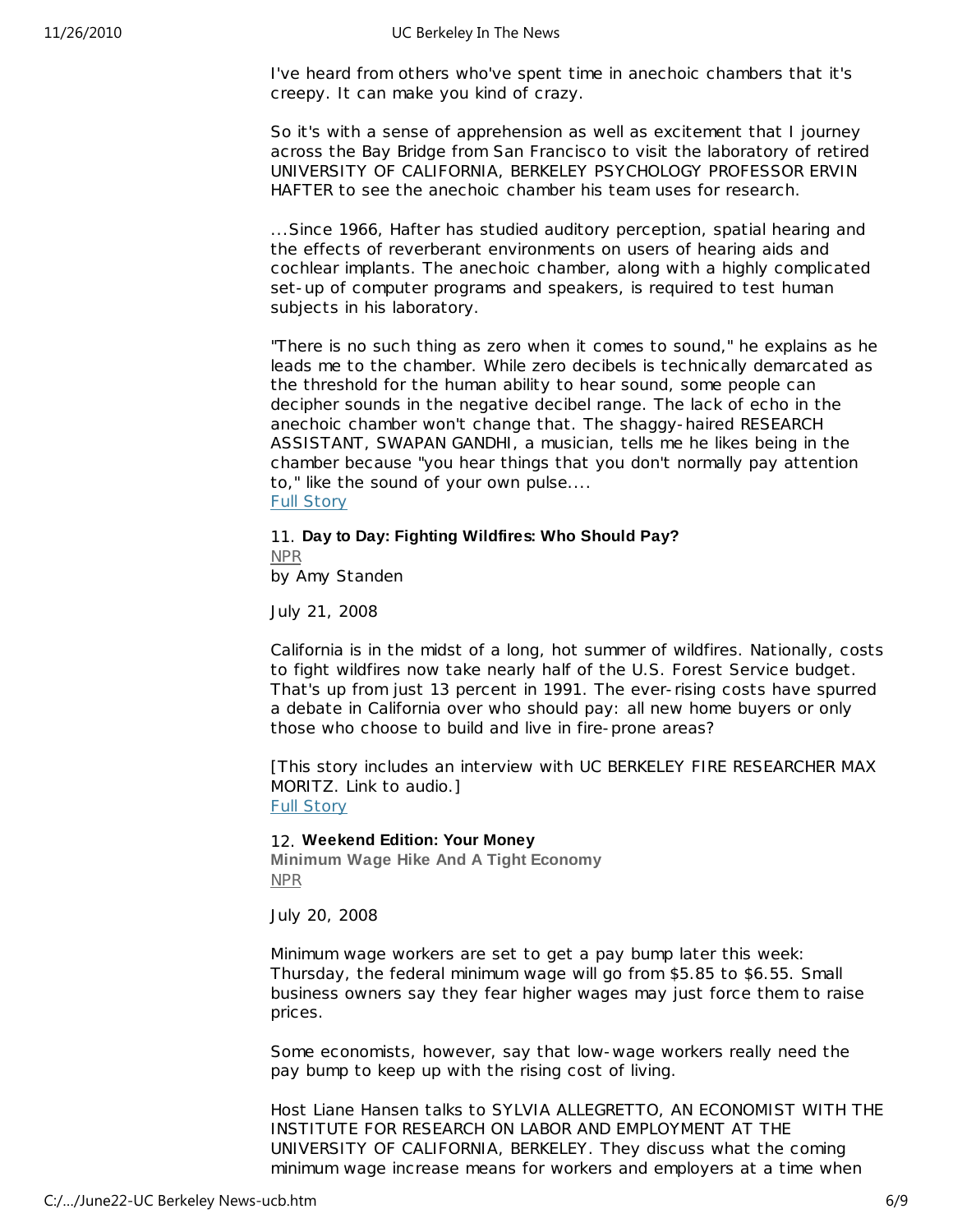the economy is struggling.... 11/26/2010 UC Berkeley In The News

> [Link to audio] Full Story

13. **Haas dean returns to his roots**

Financial Times [UK] By Della Bradshaw

July 21 2008

It is something of a homecoming for RICHARD LYONS, WHO WAS APPOINTED DEAN OF THE HAAS SCHOOL OF BUSINESS AT UC BERKELEY, in California, late last week.

As well as having a Californian upbringing and a BERKELEY UNDERGRADUATE DEGREE, Prof Lyons became an academic at the Haas school in 1993 and was acting dean for a year when the departing boss, TOM CAMPBELL, was seconded to Arnold Schwarzenegger's department of finance....

Having just spent two years in charge of leadership development at Goldman Sachs, he believes he has insight into what makes Haas special. First are the students who, he says, are known for being independently minded without the "attitude" that can pervade programmes.

Second is the Bay Area location. "It's such a vanguard sort of a place." And third is the strength of the University of Berkeley brand and academic reputation. One of Prof Lyons' priorities will be to continue to build links with the other university departments, such as engineering, to develop joint programmes. Already, he says, the Haas school has been able to win corporate education bids because of these inter-department links.... Full Story

# 14. **First Pete Wilson Scholarship awarded**

KGO TV

July 21, 2008

A UNIVERSITY OF CALIFORNIA, BERKELEY GRADUATE STUDENT has been chosen to receive the first Pete Wilson Journalism Scholarship.

Wilson anchored the news for ABC7 for many years. He died one year ago yesterday of a heart attack while undergoing hip surgery.

MOLLY SNYDER-FINK is the first scholarship recipient. She is working as a summer intern, helping with documentary production, at Al-Jazeera in Washington D.C.

"I just thought seeing a news program that had a different perspective than an American perspective would be quite interesting and that to do that in America would be even more interesting," Snyder-Fink said....

[Link to video] Full Story

## 15. **All the perfumes of Arabia?**

**Will western academics be lured to one of the world's richest universities despite its strict conservatism?** The Guardian [UK]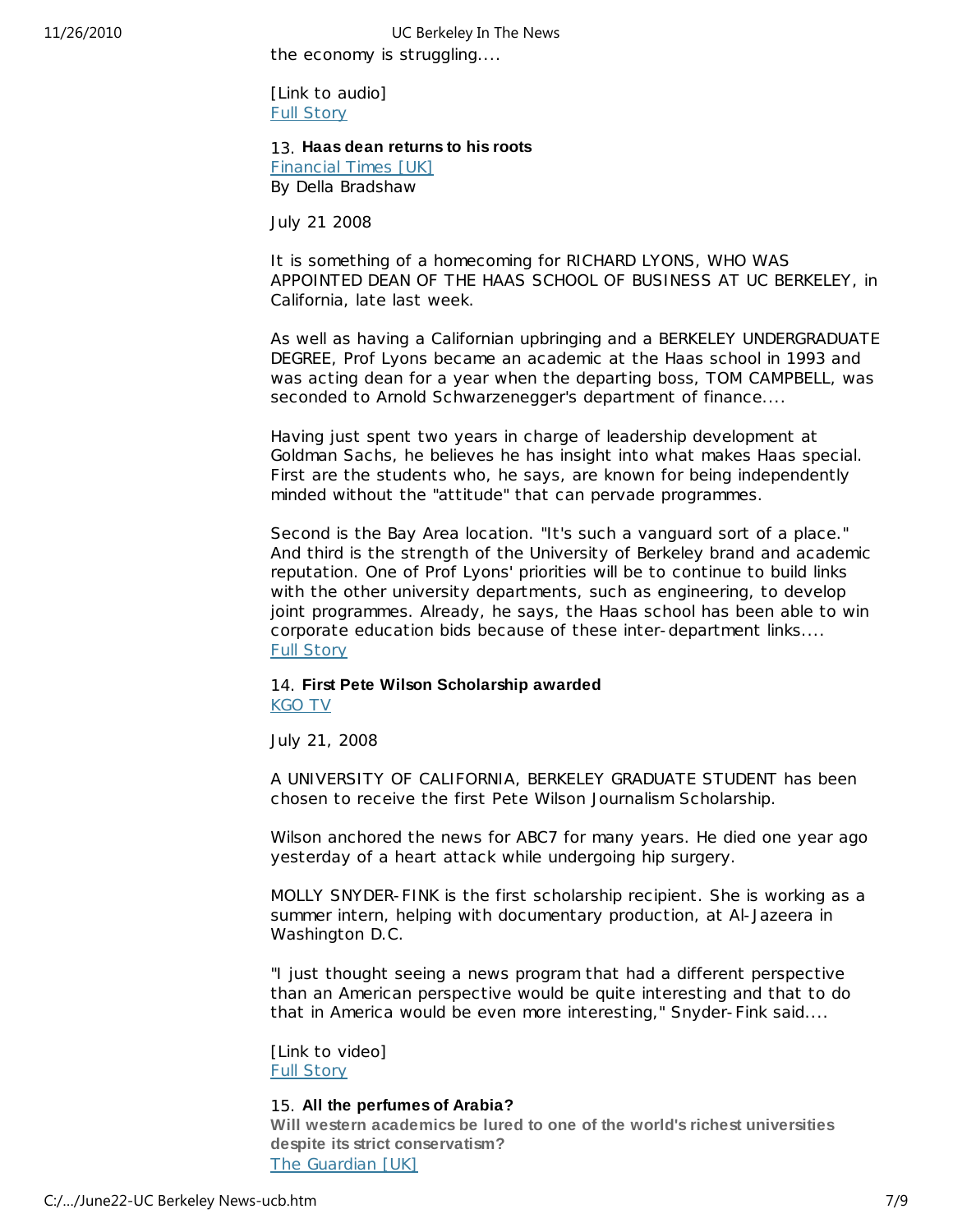David Cohen The Guardian 11/26/2010 UC Berkeley In The News

July 22, 2008

With a year still to go before their new institution opens its doors for business, education planners in Saudi Arabia already have reason to offer a non-alcoholic toast to their success in laying the foundations for what is destined to be among the world's richest universities.

A number of groundbreaking agreements with world-class universities has seen what is to be called the King Abdullah University of Science and Technology, or Kaust, make an impressive start in matching its bedazzling economic bounty with the intellec tual wealth its supporters hope will eventually propel the new institution into the ranks of the great....

...Kaust has already finalised a number of \$20m agreements, including one signed in March with Imperial College, London, along with the UNIVERSITIES OF CALIFORNIA AT BERKELEY and of Texas at Austin, and - especially notable because of its existing international standing as a leading research institution - Stanford University.

Like the others, Stanford will have a role in faculty selection and curriculum development, with the Californian university hosting a number of Kaust scholars as visiting fellows. Under the agreement, up to a dozen Stanford educators will also be available to teach short courses and hold seminars in Saudi Arabia, helping as they would to academically audit Kaust's applied mathematics and computational science programmes.... Full Story

### 16. **Tree protesters keep cause in the limelight** Oakland Tribune

By Kristin Bender and Doug Oakley, Bay Area News Group-East Bay

July 22, 2008

Berkeley — As both sides wait for a judge to hand down a final ruling that will decide the fate of a grove of trees and the future of UC BERKELEY's sports training center, there are still plenty of things going on around Berkeley to keep the long-standing protest on the radar.

On Monday, AArrow Advertising, which has offices nationwide, sent a group of its professional "sign spinners" — athletic types who usually stand in front of a business twirling advertising signs for money — to the university to protest UC Berkeley's plan to build its new \$140 million sports training center where 44 trees are planted.

They usually charge for services, but Monday the spinners came out for free with signs that read "Save the Oaks" on one side and "Y 3 Gyms?" on the other....

The sign spinning fun followed an unsuccessful attempt Sunday to plant an oak seedling in front of CHANCELLOR ROBERT BIRGENEAU's on-campus home. About 30 people walked from the grove to Birgeneau's home about 4 p.m. Sunday to speak to him and give him a seedling, police said. He was not home....

Full Story

UC Berkeley in the News Archives